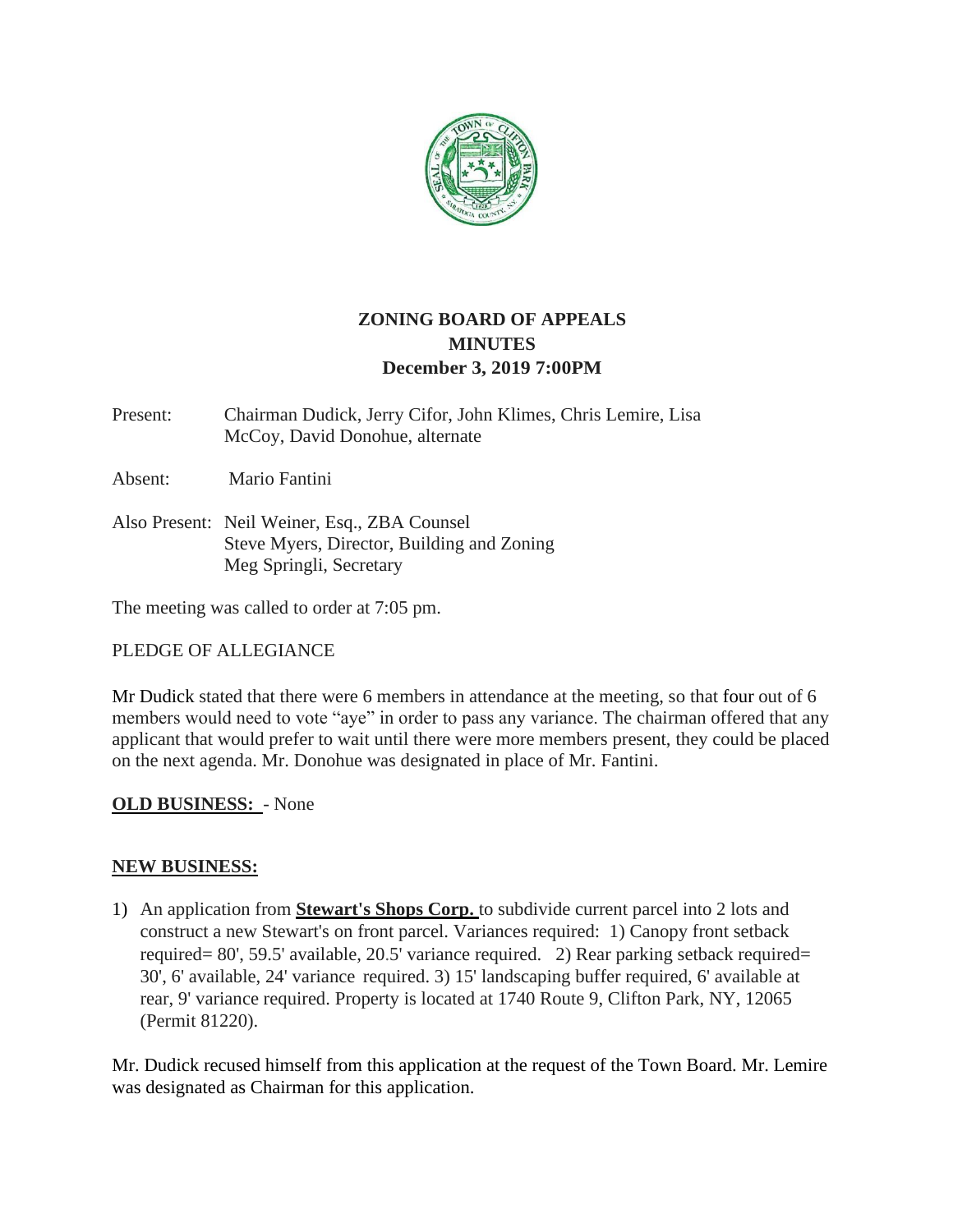The secretary read the notice as it was published in The Daily Gazette.

Applicant's Representative: Marcus Andrews with Stewart's summarized the project as a subdivision on Route 9 with a parcel in front of the hotel. Mr. Andrews described the location of the store and the gas canopy on the newly created parcel with two curb cuts on the drive leading to the hotel and a single curb cut on Route 9 which would be a right only exit.

Mr. Klimes questioned whether the number of pumps could be reduced and would therefore reduce the variance requested for the canopy.

Mr. Myers noted that this was a Type II action and no further review was required pursuant to SEQRA. Mr. Myers also stated that he felt this was a fairly minor request and similar to the store 4 miles north on the other side of Route 9. Mr. Myers then said that the Saratoga County Planning Board sent a review letter stating that no county wide impact was anticipated.

Discussion ensued regarding shared parking arrangements and pedestrian access to adjoining lots, and the effect the rear parking has on setback variances being requested. Mr. Andrews stated that it would be a difficult site to for a Stewart's Shop without those 10 parking spots in the rear.

There being no further comment, Mr. Lemire made a motion, seconded by Mr. Klimes to close the public hearing at 7: 23 pm. All in favor, none opposed.

Mr. Lemire asked how this lot compared to the Exit 8 Stewart's Lot. Mr. Andrews stated that the Exit 8 lot was narrower, and this lot has a significant drainage area that they would not like to disturb.

Mr. Weiner asked the applicant if they would agree to a restriction to maintain a 6-foot grassy buffer between the two lots. Mr. Andrews responded that the applicant would be willing to maintain the buffer as green space.

Mr. Klimes moved, seconded by Mr. Cifor to approve the variance as requested with the condition that the green space would not be paved or further reduced.

Mr. Klimes stated that the variance would not create an undesirable change, and that it would not be obtrusive to nearby properties. Then he stated that there were other reasonable methods of achieving the result, but he felt that this applicant has a proven track record and he felt that the proposal was not substantial; he did not feel that it would create an adverse effect on the environment. The board member also noted that he felt the hardship was self-created, but not preclusive.

Roll Call Ayes: Jerry Cifor, John Klimes, Chris Lemire, Lisa McCoy, David Donohue Noes: None Application approved unanimously.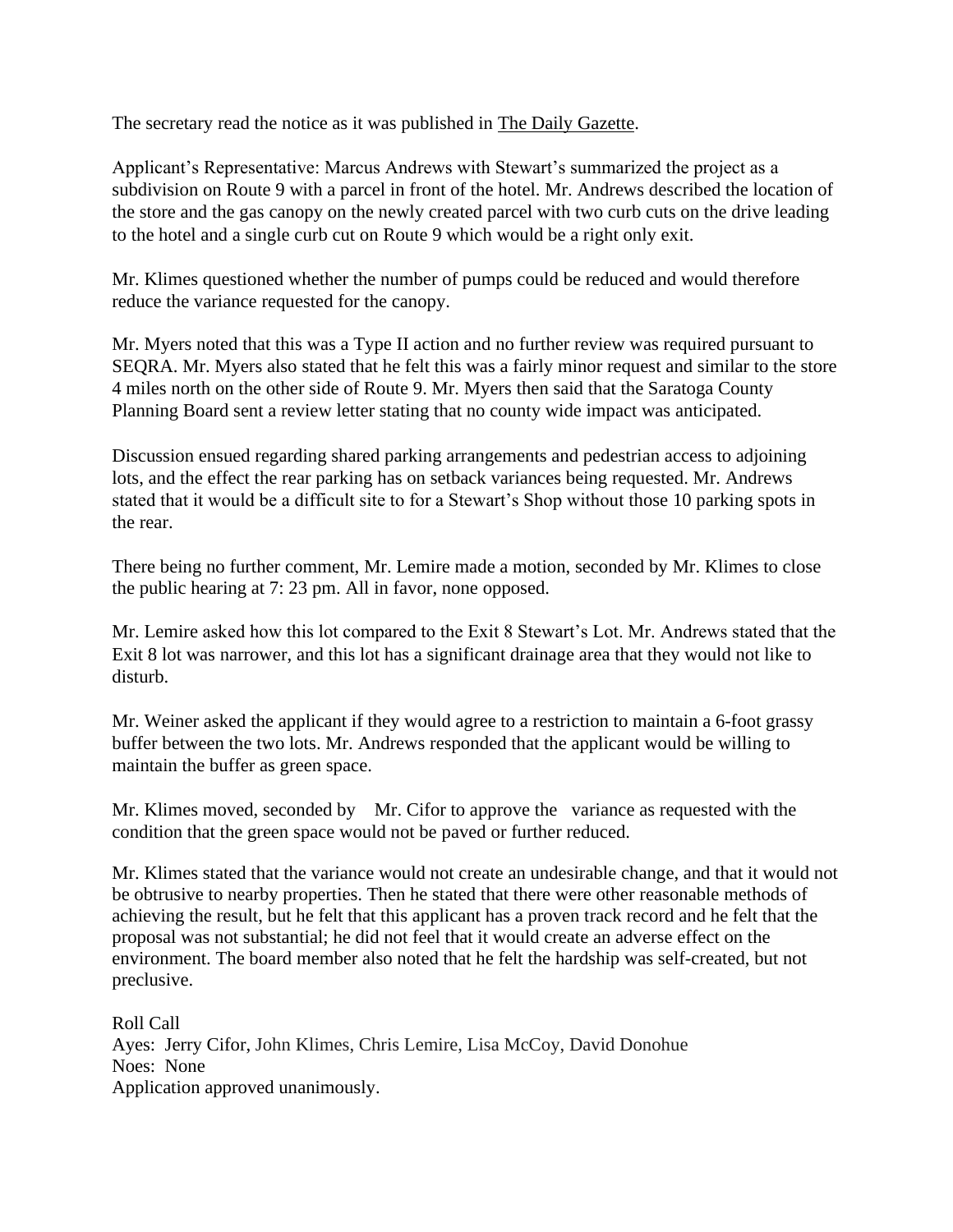## Chairman Dudick returned

2) An application from **Winfield Company, LLC** to combine parcel #271-4-11 (940 Route 146) and Parcel #271-4-10 (942 Route 146) into one parcel and construct seven new 4,800 sf buildings on the property. It is proposed to connect buildings #500, #600 and #700 by corridors. It is also proposed to connect buildings #800 and #900 with a corridor. Connecting the buildings requires them to be considered as one building. The combination of the three buildings results in a building of 14,400 sf. The two-building combination results in a building of 9,600 sf. Variances required: 1) For the #500, #600 and #700 building combination, per Section 208-33B a 9,600sf variance is required. 2) for the #800 and #900 combination per Section 208-33B, a 4,800sf variance is required. 3) Building #300 requires a front setback variance. Section 208-35D(l) requires 70' to the front property line, 40' available, 30' variance required. Property is located at 940 & 942 Route 146, Clifton Park, NY 12065. (Permit #81234)

The secretary read the notice as it was published in The Daily Gazette.

### Applicant's Representative:

Joe Dannible with Environmental Design Partnership, consultant and representative for Winfield Company, LLC, stated that the project had been submitted a few months ago and was reviewed in concept by the Planning Board as two large buildings and the Planning Board did not respond favorably to the large building footprints at this location. Mr. Dannible stated that the buildings would be compliant without the existence of the adjoining corridors. The consultant added that the Planning Board appeared to prefer the multiple buildings proposed in the present application. Mr. Dannible explained that current occupants would like to be able to expand their businesses in their present location. Then he added that they would need to relocate to an area where zoning allows the larger structures which would be Route 9, an undesirable distance for their current patrons. Mr. Dannible also noted that security was a high priority for the occupants and the corridors were necessary to allow expansion and security for the young students. Mr. Dannible then stated that the access drive was designed to allow a safer traffic pattern for school buses serving the site, as well as emergency access. The consultant explained that the proposal would maximize flexibility for future tenants in singular or multiple units.

Mr. Cifor stated that he felt this was a substantial variance request. He felt that if the corridors were not temperature controlled, then he would not consider it as part of the building. Mr. Myers responded that whether it was controlled would not be a distinction for a building permit.

Mr. Dannible explained that the Sara Marie School was considering adding a gym and a cafeteria, and facilities to expand its enrollment to include 4 more grades. He added that the appearance of smaller buildings was something that was requested.

Mr. Myers noted that this was a Type II action and no further review was required pursuant to SEQRA. Mr. Myers also stated that he thought that this was a unique way of maintaining the appearance of complying with the zoning, however even though it is substantial, they are onestory buildings and if the corridors removed, they would be independent buildings in compliance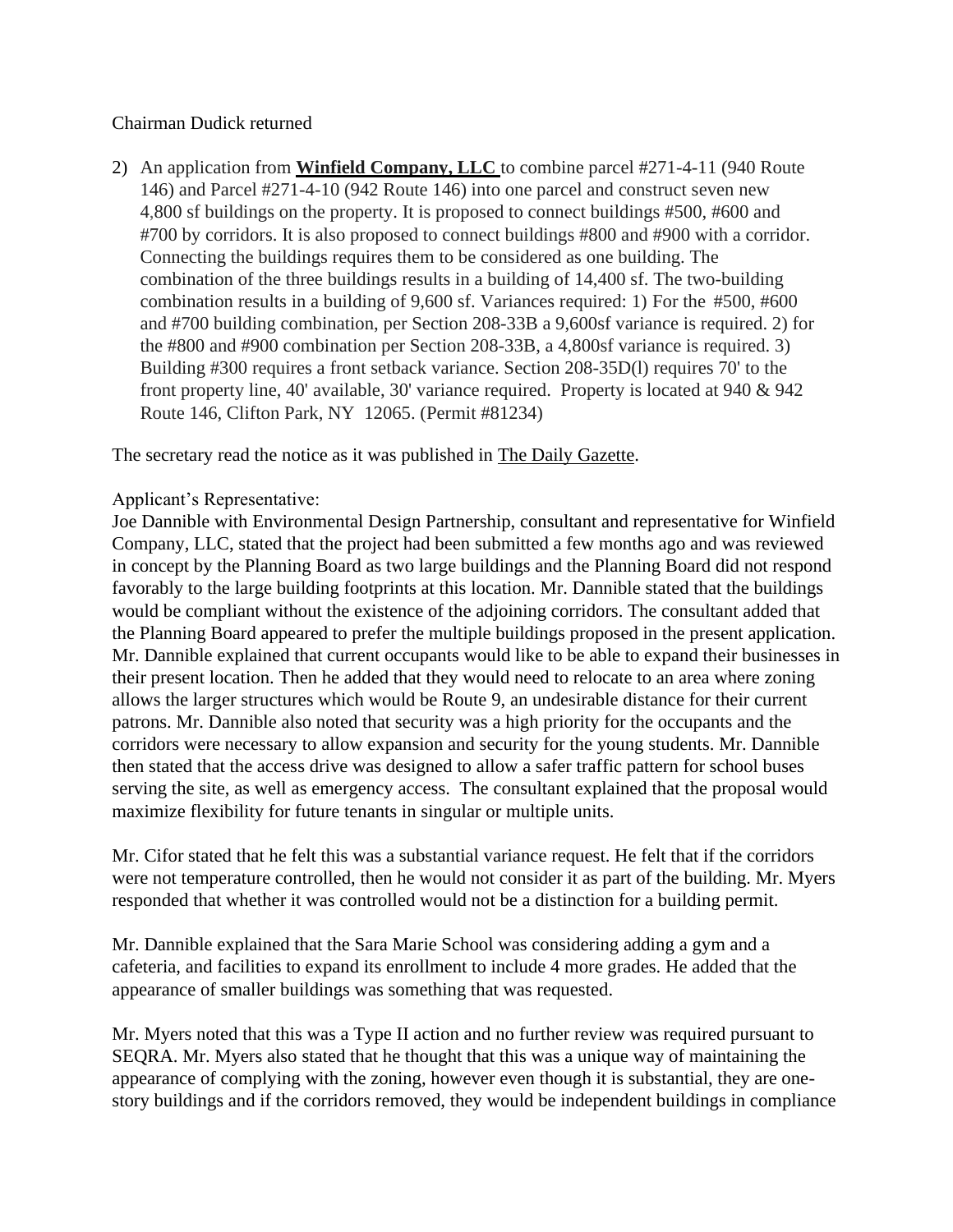with the 4800 sf building. Every application is supposed to be considered uniquely and precedence should not be part of the decision. Mr. Myers also noted that he would check with the State regulations to determine if heating a space or not made a difference in area calculations.

Discussion ensued about setting a precedence with such a substantial request. Mr. Dudick stated that the space in the corridors was not something he considered as occupied usable space. Mr. Dannible stated that the layout gave the appearance of keeping in the character of the community and acting as a transition between the residential uses and larger commercial buildings. Mr. Myers confirmed that the Planning Director had expressed the Planning Boards view that this proposal appeared to achieve that purpose.

Mr. Lemire stated that he liked the layout but that he felt that it would set a precedent and would be used by future applicants to pressure the zoning board to grant similar substantial variances in other locations with the same zoning.

Joanna Pendergast 6 Fox Glen Court, founder of the Sara Marie School noted that they have 75 students 3 years old to 1<sup>st</sup> Graders and that safety and security of those children between two building was paramount. Safety is number one goal. And that the corridors need to be enclosed in order to ensure that safety within this proposed property.

Other Board Members expressed concern about the precedence setting issues.

There being no further comment, Mr. Dudick made a motion, seconded by Mr. Cifor to close the public hearing at 8:16 pm. All in favor, none opposed.

Mr. Dannible added that the existing facility is safe, but the newer one would improve on the safety and ease of movement between spaces for all. Mr. Dudick remarked that this is a successful business in this location and that he understands the desire to expand operations in this location, and that what the Zoning Board must consider is that the zoning code does not allow for the large buildings here. Mr. Dannible explained that the surrounding neighborhood is filled with large institutional buildings on different zoning and that the proposal would not alter the character of the surrounding environment.

Mr. Dannible asked whether the chairman would allow him to poll individual board members to gauge their favorability for the project. Mr. Dudick stated that if the applicant felt that he might be denied, he could postpone the decision until a future meeting allowing Mr. Dannible the opportunity to consider submitting a revised plan.

Mr. Cifor recommended that the ZBA would like to see a recommendation from the Planning Board in writing.

Board members appeared to agree that unheated connections might be preferable to them although Mr. Myers again stated that he would check to see how the State code would interpret square footage based on heated or unheated space.